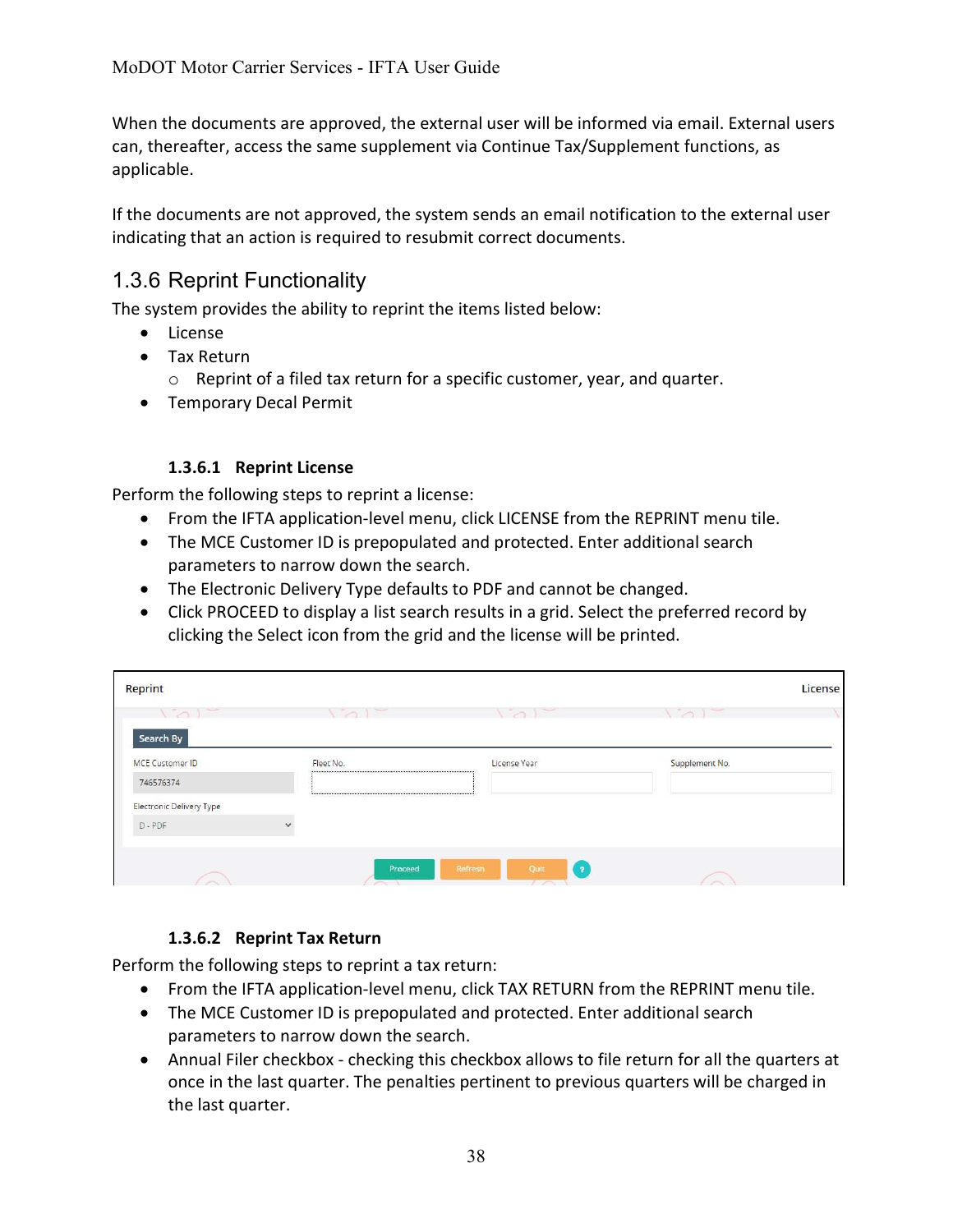- $\circ$  4th Qtr. Postmark Date the date entered for this field is considered the Postmark Date for all the previous quarters. This field opens when the user checks the Annual Filer checkbox. The date defaults to current date and cannot be changed.
- The Electronic Delivery Type defaults to PDF and cannot be changed.
- Click PROCEED to display a list search results in a grid. Select the preferred record by clicking the Select icon from the grid and the tax return will be printed.

| Reprint                             |                            |                                                                   |                     | <b>Tax Return</b> |
|-------------------------------------|----------------------------|-------------------------------------------------------------------|---------------------|-------------------|
|                                     |                            |                                                                   |                     |                   |
| Search By<br><b>MCE Customer ID</b> | Fleet No.                  | <b>Return Year</b>                                                | Return Quarter      |                   |
| 746576374                           |                            |                                                                   | $\checkmark$        | $\checkmark$      |
| Fuel Type                           | Amendment No.              | Annual Filer                                                      |                     |                   |
|                                     | $\checkmark$               |                                                                   |                     |                   |
| Electronic Delivery Type            |                            |                                                                   |                     |                   |
| $D - PDF$                           |                            |                                                                   |                     |                   |
| OL<br>u m                           | $\circ$ $\circ$<br>Proceed | $\bigcirc$ $\sqcup$<br>Refresh<br>$\overline{\mathbf{r}}$<br>Quit | O <sub>1</sub><br>Q |                   |

### 1.3.6.3 Reprint Temporary Decal Permit

Perform the following steps to reprint a temporary decal permit:

- From the IFTA application-level menu, click TEMPORARY DECAL PERMIT from the REPRINT menu tile.
- The MCE Customer ID is prepopulated and protected. Enter additional search parameters to narrow down the search.
- The Electronic Delivery Type defaults to PDF and cannot be changed
- Click PROCEED to display a list search results in a grid. Select the preferred record by clicking the Select icon from the grid and the temporary decal permit will be printed.

| Reprint                |                                 |                                             | <b>Temporary Decal Permit</b>               |
|------------------------|---------------------------------|---------------------------------------------|---------------------------------------------|
| $\sqrt{2}$             | $\sqrt{2}$                      | $\sim$<br>the control of the control of the | $\sim$<br>the control of the control of the |
| Search By              |                                 |                                             |                                             |
| <b>MCE Customer ID</b> | Fleet No.                       | License Year                                | Supplement No.                              |
| 746576374              |                                 |                                             |                                             |
| Unit No.               | <b>Electronic Delivery Type</b> |                                             |                                             |
|                        | D-PDF                           | $\ddot{}$                                   |                                             |
|                        |                                 |                                             |                                             |
|                        |                                 |                                             |                                             |
|                        | Proceed                         | Refresh<br>Quit<br>$\overline{a}$           |                                             |